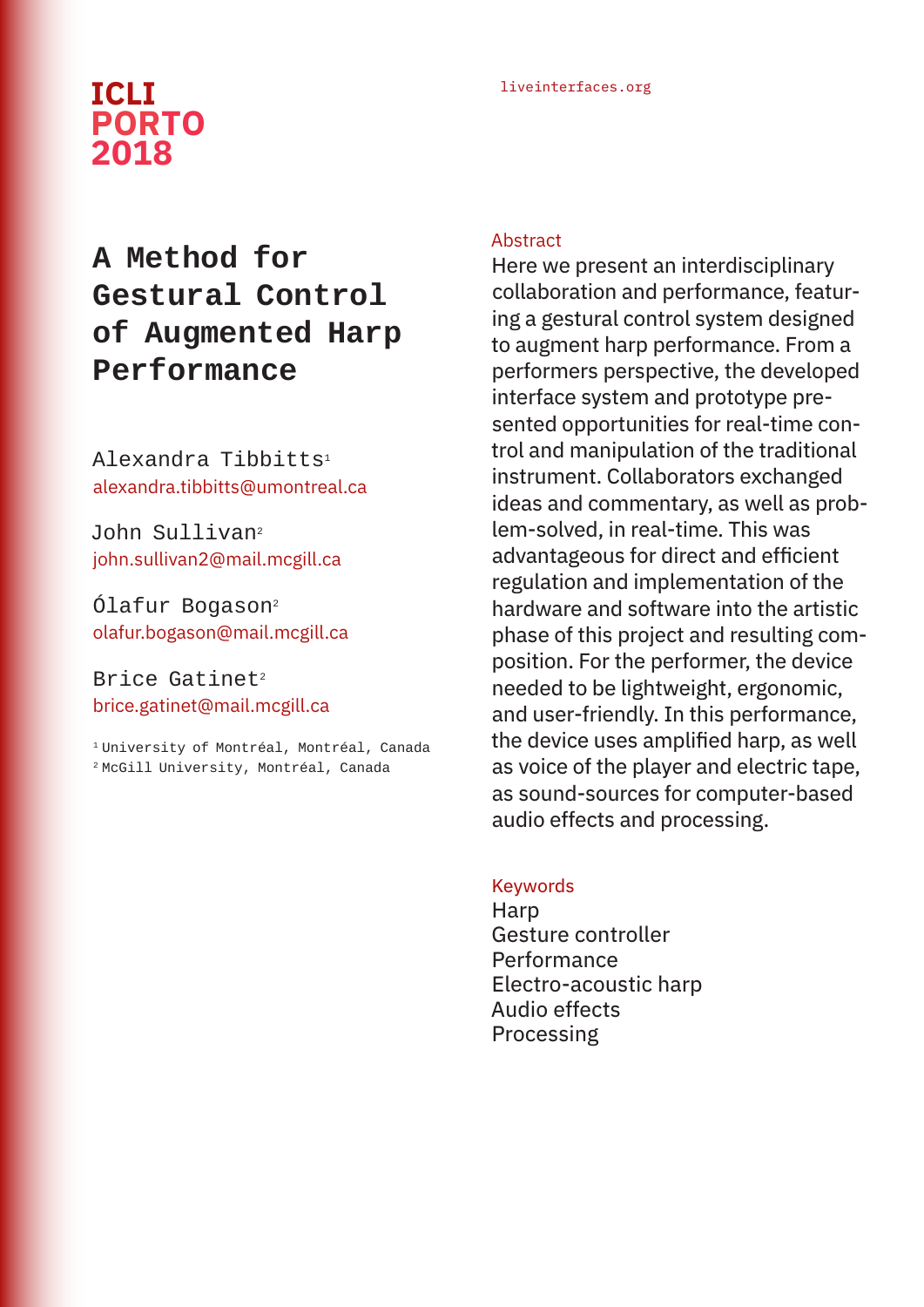## **Introduction**

Performers play an essential role in the attractive and ergonomic design of digital musical interfaces (DMI). The genesis of this collaboration aimed to understand harpist's movements, using a motion-capture system provided by the Centre of Interdisciplinary Research in Music, Media and Technology (CIRMMT), as preliminary research for the design of an interface for gestural control. In this collaboration, the first author is the harpist and research assistant, the second and third authors are the main researcher and interface designers, and the fourth author is the composer. For the performer, it was necessary to design a wearable device that would not inhibit natural playing mobility and technique for performance. Another aim was to develop an interface system that could be accessible to musicians and composers with various backgrounds in an electro-acoustic setup.

The result was a lightweight and wireless controller with an interface system built in Max/MSP. Our system is adaptable for use with any instrument or movement based art form, affording opportunities for this system to be explored and implemented in systems beyond that presented here. The following presents a description of the composition and summarizes the artistic process, from an artist's perspective.

## **1.Description**

## Composition

*...prends-moi, chaos, dans tes bras...* is titled after a translated collection of Arabic poems written by Syrian poet, Adonis. At its core, the piece serves as a reflection on war-torn Syria and mounting tension affecting the Middle East and Europe, felt in recent years by the increasing numbers of refugee and asylum seekers. Two thematic elements are rooted in this composition: a narration of a Sumerian creation poem and a transcription *of Hurrian Hymn no.6* [Figure. 1] and a Mesopotamian song known as the first

written piece of music (ca. 1400 B.C.E.), discovered in the 1950's in the Ugarit, Syria.



*Figure 1. Transcription of Hurrian Hymn no.6.* 



*Figure 2. Performance with harp and motion-controlled electronics.*

The authors worked closely together to develop a piece that would artistically demonstrate the potential of augmenting harp performance. With over a decades experience in harp studies, it was of personal interest to the first author that the piece would focus on the marriage between musical gestures and the processing components of the device.